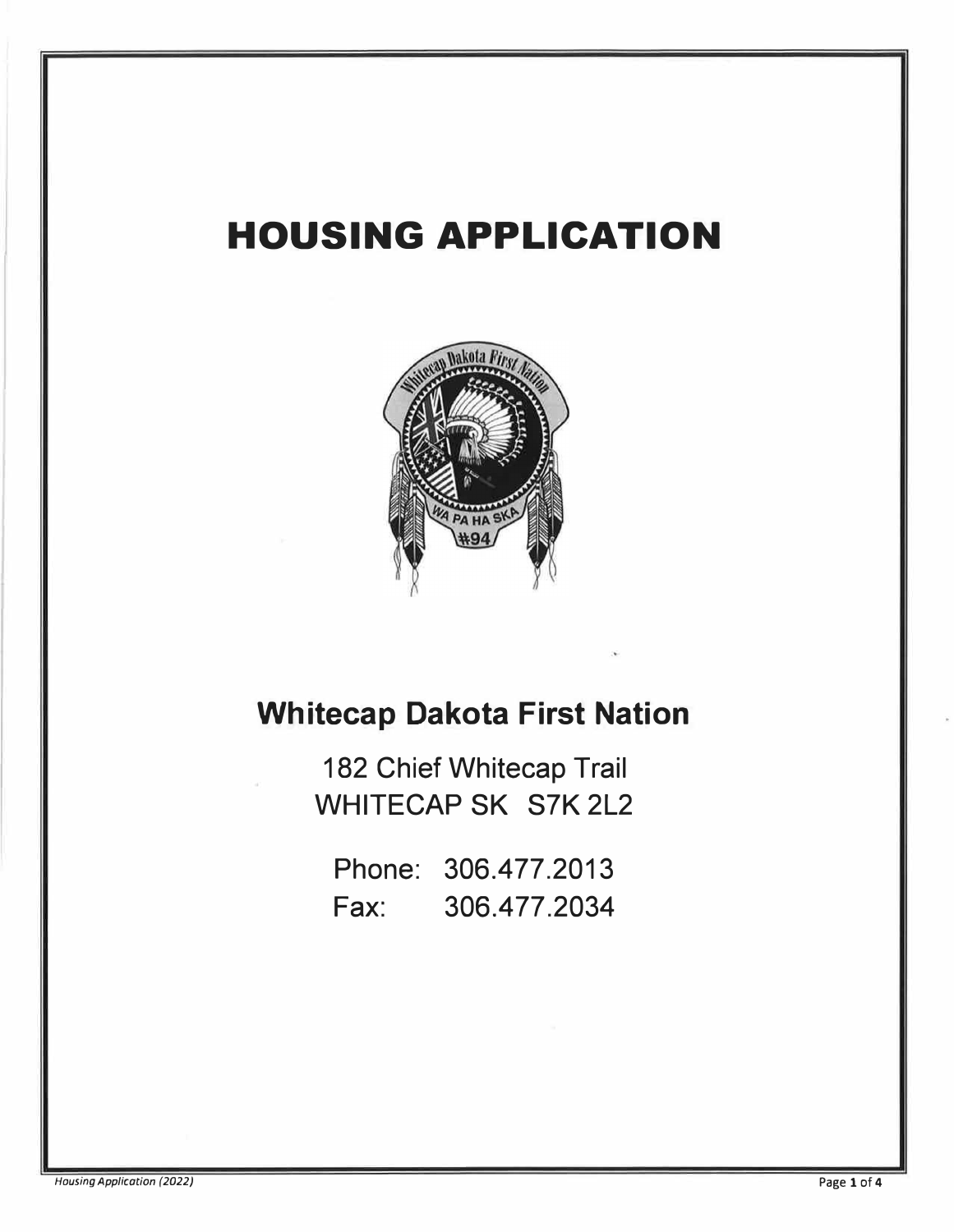## Whitecap Dakota First Nation

Housing Application

| <b>SECTION 1: GENERAL INFORMATION</b>   |                                      |                      |                                         |  |
|-----------------------------------------|--------------------------------------|----------------------|-----------------------------------------|--|
|                                         |                                      |                      |                                         |  |
|                                         |                                      |                      |                                         |  |
| Phone: ( )___________________           | <u> 1989 - Amerikaan Staatsman (</u> |                      | Phone: ( ) ____________________         |  |
| Cellular: ( )______________________     |                                      |                      | Cellular: ( ) _________________________ |  |
|                                         |                                      |                      |                                         |  |
| Birth Date: (MM-DD-YYYY) Gender: F / M  |                                      |                      | Birth Date: (MM-DD-YYYY) Gender: F / M  |  |
|                                         |                                      |                      |                                         |  |
|                                         |                                      |                      |                                         |  |
|                                         |                                      |                      |                                         |  |
| Spouse/Partner:                         |                                      |                      | Spouse/Partner: _______________________ |  |
| <b>SECTION 2: DEPENDENT INFORMATION</b> |                                      |                      |                                         |  |
| 1. Spouse/Partner:                      | Date of Birth:<br>(MM-DD-YYYY)       | <b>First Nation:</b> | <b>Status Number:</b>                   |  |
| 2. Children:                            |                                      |                      |                                         |  |
|                                         |                                      |                      |                                         |  |
|                                         |                                      |                      |                                         |  |
|                                         |                                      |                      |                                         |  |
|                                         |                                      |                      |                                         |  |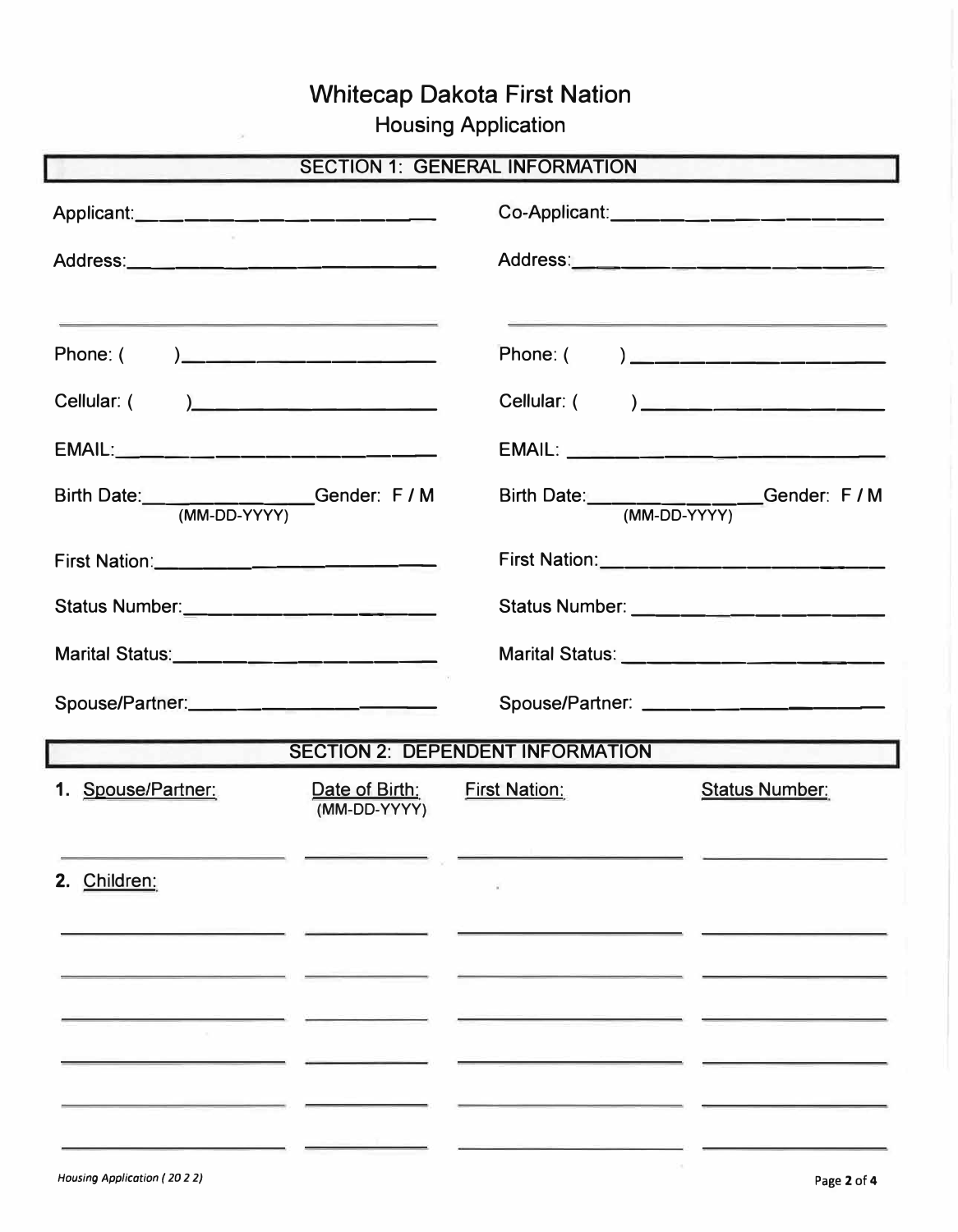| <b>SECTION 3: EMPLOYMENT INFORMATION</b>                                                                       |                                                                                                                                                                                                                                                                                                                                                                         |  |  |  |
|----------------------------------------------------------------------------------------------------------------|-------------------------------------------------------------------------------------------------------------------------------------------------------------------------------------------------------------------------------------------------------------------------------------------------------------------------------------------------------------------------|--|--|--|
|                                                                                                                | Are you currently employed?____________Employer's Name: ________________________                                                                                                                                                                                                                                                                                        |  |  |  |
| How long have you been employed?<br><u> </u>                                                                   |                                                                                                                                                                                                                                                                                                                                                                         |  |  |  |
| What is your Monthly Net Income? _________________________                                                     |                                                                                                                                                                                                                                                                                                                                                                         |  |  |  |
| What is your Spouse/Partner/Co-Applicants' Monthly Income? \$___________________                               |                                                                                                                                                                                                                                                                                                                                                                         |  |  |  |
| Are you on Social Assistance?_______________Monthly Program Support: \$ __________                             |                                                                                                                                                                                                                                                                                                                                                                         |  |  |  |
| Do you have Child Support Expenses for children not in your care/possession? ________________                  |                                                                                                                                                                                                                                                                                                                                                                         |  |  |  |
| Monthly Child Support Expenses: \$_____________                                                                |                                                                                                                                                                                                                                                                                                                                                                         |  |  |  |
|                                                                                                                |                                                                                                                                                                                                                                                                                                                                                                         |  |  |  |
|                                                                                                                | <b>SECTION 4: PREVIOUS HOUSING HISTORY</b>                                                                                                                                                                                                                                                                                                                              |  |  |  |
| Have you rented a home before?_________Have you rented a home from WDFN before?_____                           |                                                                                                                                                                                                                                                                                                                                                                         |  |  |  |
| Are you presently renting a home? ______                                                                       |                                                                                                                                                                                                                                                                                                                                                                         |  |  |  |
| What is your current Monthly Rental Rate? \$                                                                   |                                                                                                                                                                                                                                                                                                                                                                         |  |  |  |
| What are your current Monthly Utility costs:                                                                   | Water & Sewer: ______________                                                                                                                                                                                                                                                                                                                                           |  |  |  |
|                                                                                                                | Electrical:__________________                                                                                                                                                                                                                                                                                                                                           |  |  |  |
|                                                                                                                | Gas: ____________________________                                                                                                                                                                                                                                                                                                                                       |  |  |  |
| Present Landlord: ________________________                                                                     | Landlord's Phone: (<br>$\overline{\phantom{a}}$                                                                                                                                                                                                                                                                                                                         |  |  |  |
|                                                                                                                | Duration: Year(s)_________Months ______                                                                                                                                                                                                                                                                                                                                 |  |  |  |
| <b>Former Rental History:</b>                                                                                  |                                                                                                                                                                                                                                                                                                                                                                         |  |  |  |
|                                                                                                                |                                                                                                                                                                                                                                                                                                                                                                         |  |  |  |
|                                                                                                                | Duration: Year(s)_______Months ______                                                                                                                                                                                                                                                                                                                                   |  |  |  |
|                                                                                                                | Landlord's Phone: (<br>$\begin{picture}(20,20)(-0.0,0) \put(0,0){\line(1,0){10}} \put(15,0){\line(1,0){10}} \put(15,0){\line(1,0){10}} \put(15,0){\line(1,0){10}} \put(15,0){\line(1,0){10}} \put(15,0){\line(1,0){10}} \put(15,0){\line(1,0){10}} \put(15,0){\line(1,0){10}} \put(15,0){\line(1,0){10}} \put(15,0){\line(1,0){10}} \put(15,0){\line(1,0){10}} \put(15$ |  |  |  |
|                                                                                                                | Duration: Year(s)_________Months _______                                                                                                                                                                                                                                                                                                                                |  |  |  |
|                                                                                                                | Landlord's Phone: (                                                                                                                                                                                                                                                                                                                                                     |  |  |  |
| 3. Address: 2008. 2009. 2010. 2010. 2010. 2010. 2010. 2010. 2010. 2010. 2010. 2010. 2010. 2010. 2010. 2010. 20 | Duration: Year(s)_________Months                                                                                                                                                                                                                                                                                                                                        |  |  |  |
|                                                                                                                | Landlord's Phone: (                                                                                                                                                                                                                                                                                                                                                     |  |  |  |

 $\sim$   $\times$